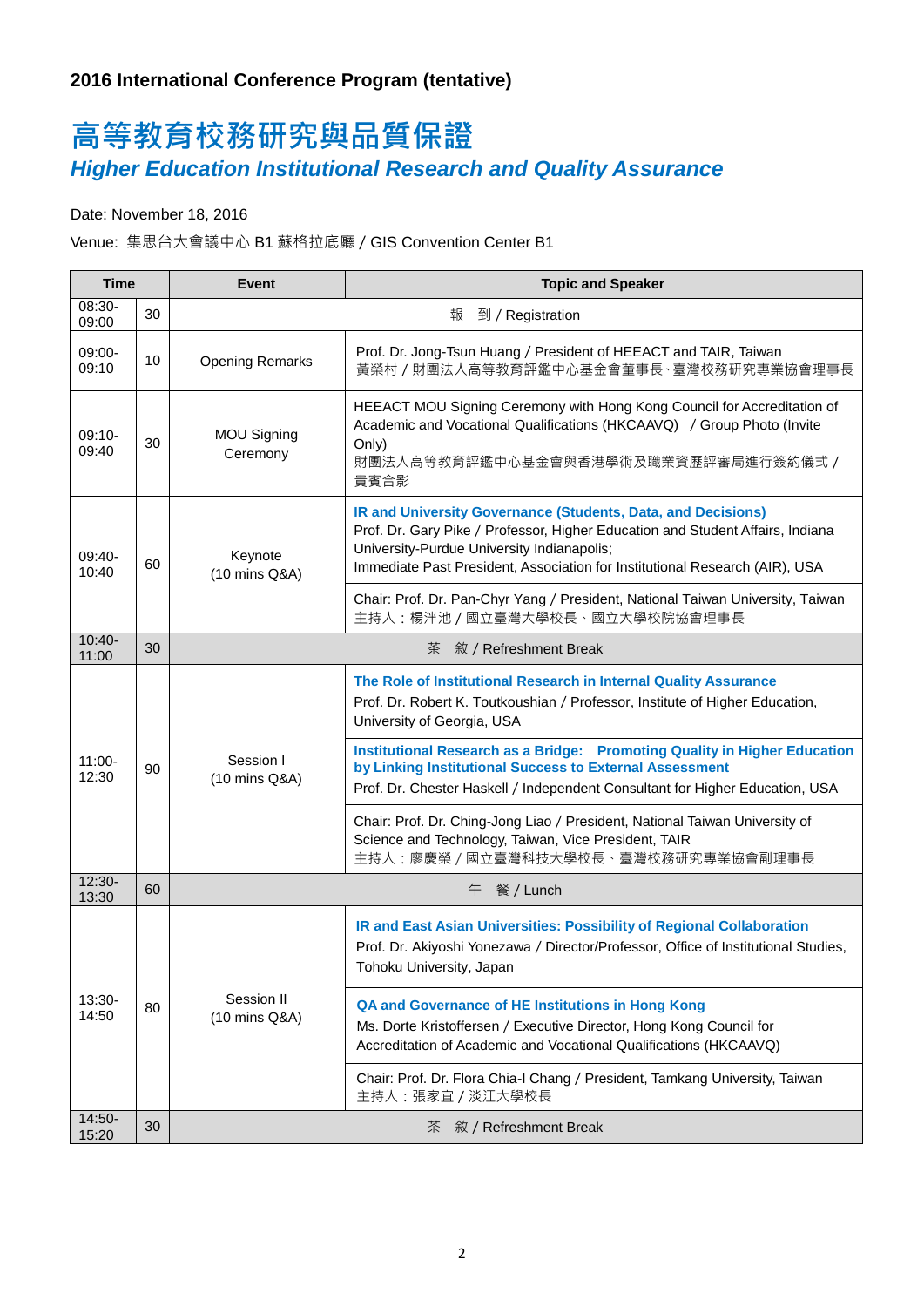| <b>Time</b>        |    | Event                                      | <b>Topic and Speaker</b>                                                                                                                                                                                                                                                                                                                                                                                                                                                                                  |  |
|--------------------|----|--------------------------------------------|-----------------------------------------------------------------------------------------------------------------------------------------------------------------------------------------------------------------------------------------------------------------------------------------------------------------------------------------------------------------------------------------------------------------------------------------------------------------------------------------------------------|--|
| $15:20 -$<br>16:50 | 90 | Panel Session<br>$(10 \text{ mins } Q\&A)$ | <b>Good Practices: IR and its Impact on University Development</b><br>Prof. Dr. Hong Ho-Chen / President, National Tsing Hua University,<br>1)<br>Taiwan<br>賀陳弘 / 國立清華大學校長<br>Prof. Dr. Leehter Yao / President, National Taiwan University of<br>2)<br>Technology, Taiwan<br>姚立德 / 國立臺北科技大學校長<br>Prof. Dr. Chein Tai / President, Southern Taiwan University of Science and<br>3)<br>Technology, Taiwan<br>戴謙 / 南臺科技大學校長<br>Chair: Prof. Edward H. Chow, President, National Chengchi University, Taiwan |  |
|                    |    |                                            | 主持人:周行一 / 國立政治大學校長                                                                                                                                                                                                                                                                                                                                                                                                                                                                                        |  |
| $16:50-$<br>17:00  | 10 | <b>Closing Remarks</b>                     | Prof. Dr. Angela Yung-Chi Hou / Executive Director, HEEACT;<br>Professor, Graduate Institute of Education Leadership and Development, Fu<br>Jen Catholic University, Taiwan<br>侯永琪 / 財團法人高等教育評鑑中心基金會執行長、輔仁大學教育領導與發展研究<br>所教授<br>Prof. Dr. Hwai-Pu Chou / Secretary-general, TAIR; Professor Emeritus and<br>Vice President, National Tsing Hua University, Taiwan<br>周懷樸 / 臺灣校務研究專業協會秘書長、國立清華大學副校長                                                                                                        |  |
| 17:00              |    | 研討會結束 End of Conference                    |                                                                                                                                                                                                                                                                                                                                                                                                                                                                                                           |  |